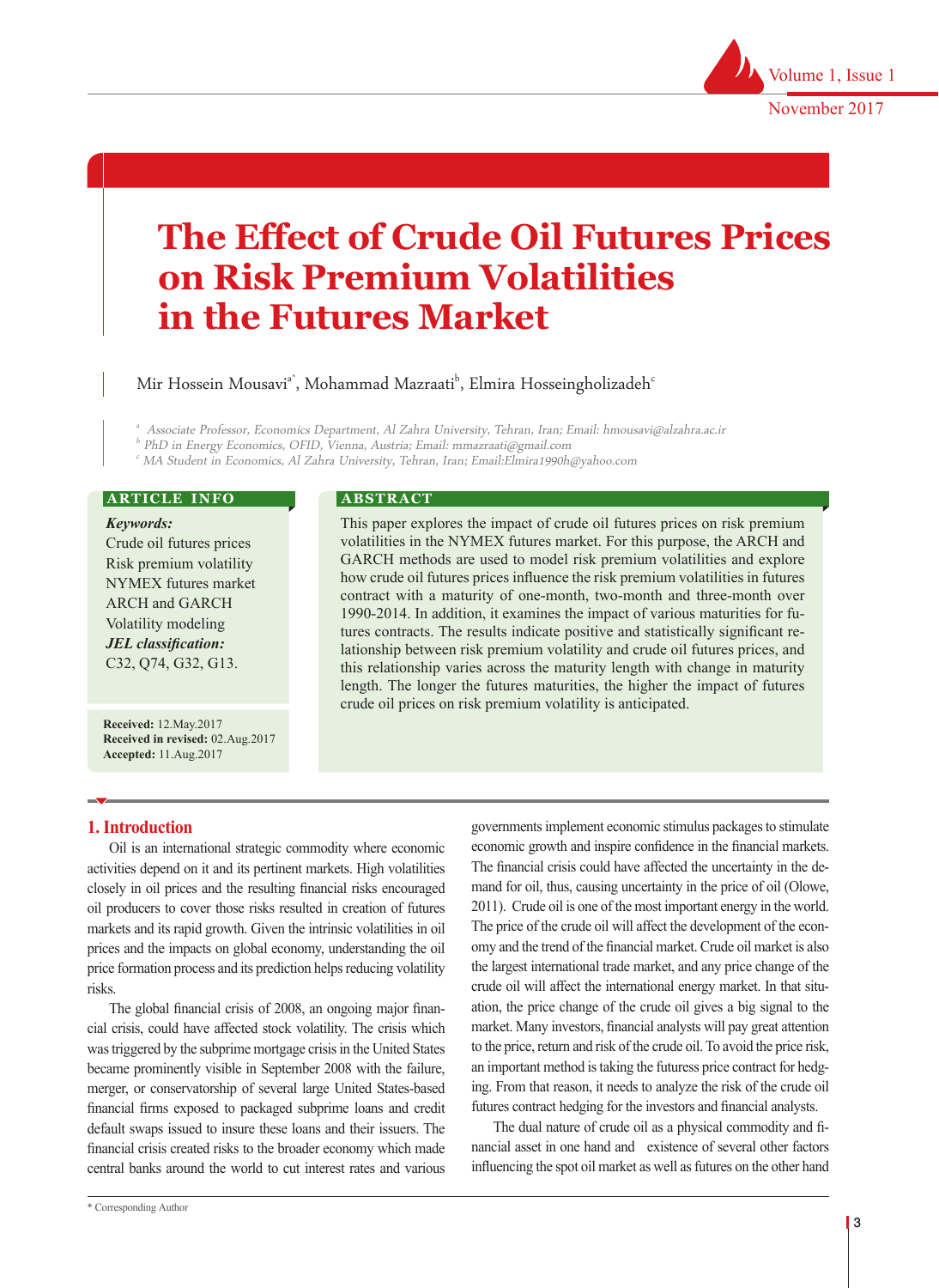has made oil market's analysis a very complicated issue. In the past, only oil traders were active in crude oil markets, while currently many investors including banks and fund managers as well as speculators who huge seek profits out of high volatility are active in the market. The risk of oil price volatilities is hedged by oil funds or financial derivatives.

Although less than three decades have passed since the establishment of oil futures and the supply of financial derivatives in the oil market, they are accounted several times more than the physical oil transactions. Oil derivatives are traded by the market players with diverse motivations. Hedging oil price volatility is one of the main intentions behind the paper transactions to reduce the risk of unfavorable price volatilities. Activities in futures market are not merely limited to risk hedging. Traders and risk appetite participants are also looking for arbitrage opportunities to maximize profitability.

The paper investigates the relationship between futures prices and volatility in the crude oil futures market as one of the factors affecting market participants' decisions using monthly data during 1990:1 to 2014:12. This paper will focus on the risk premium of the crude oil futures prices.

The paper is organized as follows. Section 2 reviews the existing literature. Empirical results are provided in Section 3. The final section contains the conclusions and policy implications.

#### **2. Literature review**

Hamilton and Wu (2014) show that interactions between commercial producers or financial investors and arbitrageurs can produce an affine factor structure to commodity futures prices, and develop new algorithms for estimation of such models using unbalanced data sets in which the duration of observed contracts changes with each observation". The results are consistent with the claim that index-fund investing has become more important relative to commercial hedging in determining the structure of crude oil futures risk premium over time". Haase and Zimmermann (2013) state risk premiums of commodity futures are directly related to the physical scarcity of commodities and propose a simple decomposition of spot prices into a pure asset price plus a scarcity related price component. The results confirm that two separate commodity-specific risk premiums affect the pricing of crude oil futures contracts: a net hedging pressure premium and a scarcity premium. The two premiums show different cyclical characteristics. In another research Meloninna (2011) studies the existence of risk premium in crude oil futures prices with simple regression and Bayesian VAR models. It also studies the importance of three main risk premium models in explaining and forecasting the risk premium in practice. Piglidin (2009) calculated the risk criterion for WTI crude oil and Henry Hub's natural gas, and showed that because of fat tail of distribution, GED-GARCH method performs

better than any alternative. He also used Granger causality to show that there is a significant risk spillover from oil market to natural gas market, while there is no spillover in the reverse direction. In another study Fan et al. (2008) calculate returns on WTI and Brent crude oil spot market based on GED-GARCH models. Furthermore, according to a new concept of Granger causality in risk, a kernel-based test is proposed to detect extreme risk spillover effect between the two oil markets. Results reveal that there is significant two-way risk spillover effect between WTI and Brent markets.

Moosa and Al-loughani (1994) reveals the existence of a time varying risk premium using the GARCH model. Also they show futures prices are unbiased for efficient forecasting of spot prices. Pindyck (2001) discusses how spot prices, commodity futures contracts, production and inventory levels are interrelated, and are determined via equilibrium in interconnected markets. Pindyck shows how equilibrium in these markets affects and is affected by changes in the level of price volatility and using data from the 1980s and 1990s, he examined this issue for crude oil, heating oil and gasoline. Results show that similar to inventories, futures contracts can reduce risk and can be used to measure the marginal value of commodity storage. Chin et al. (2005) examines the relationship between spot and futures prices for energy commodities (crude oil, gasoline, heating oil markets and natural gas). In particular, they examine whether futures prices are an unbiased and/ or accurate predictor of subsequent spot prices. Results show that futures prices are unbiased predictors of futures spot prices, with the exception in the natural gas markets at the 3-month horizon. Naiini et al. (2013 ) examined the spillover effect risk between the price return on spot and futures markets. This study discussed that the volatility of oil prices in international markets poses players to high potential risks. In this study, Upside and Downside Risks are estimated by using the GED-GARCH method that is appropriate for leptokurtic distributions with fat tail. Using daily data the results showed that spot and futures returns have leptokurtic distribution with fat tails. There is also a significant upside spillover effect risk from futures to spot price returns at 99% confidence level as for oil price increases during 2000.

## **3. Theoretical approach and empirical results**

The derivative markets become popular during the 1980s, and still in a huge growth trend from the past three decade. The commodity derivative market is an extremely important part of the derivative market and is also the earliest application in derivative markets which includes futures, options and forwards contract. Crude oil is simply the largest commodity trade in the international trading market and belongs to the energy market. The energy is a rare resource in the world especially for crude oil. Many useful things need oil such as power, gas, and gasoline. From this reason, the demand of crude oil increased significantly during the recent years. Many investors, oil companies, government trade crude oil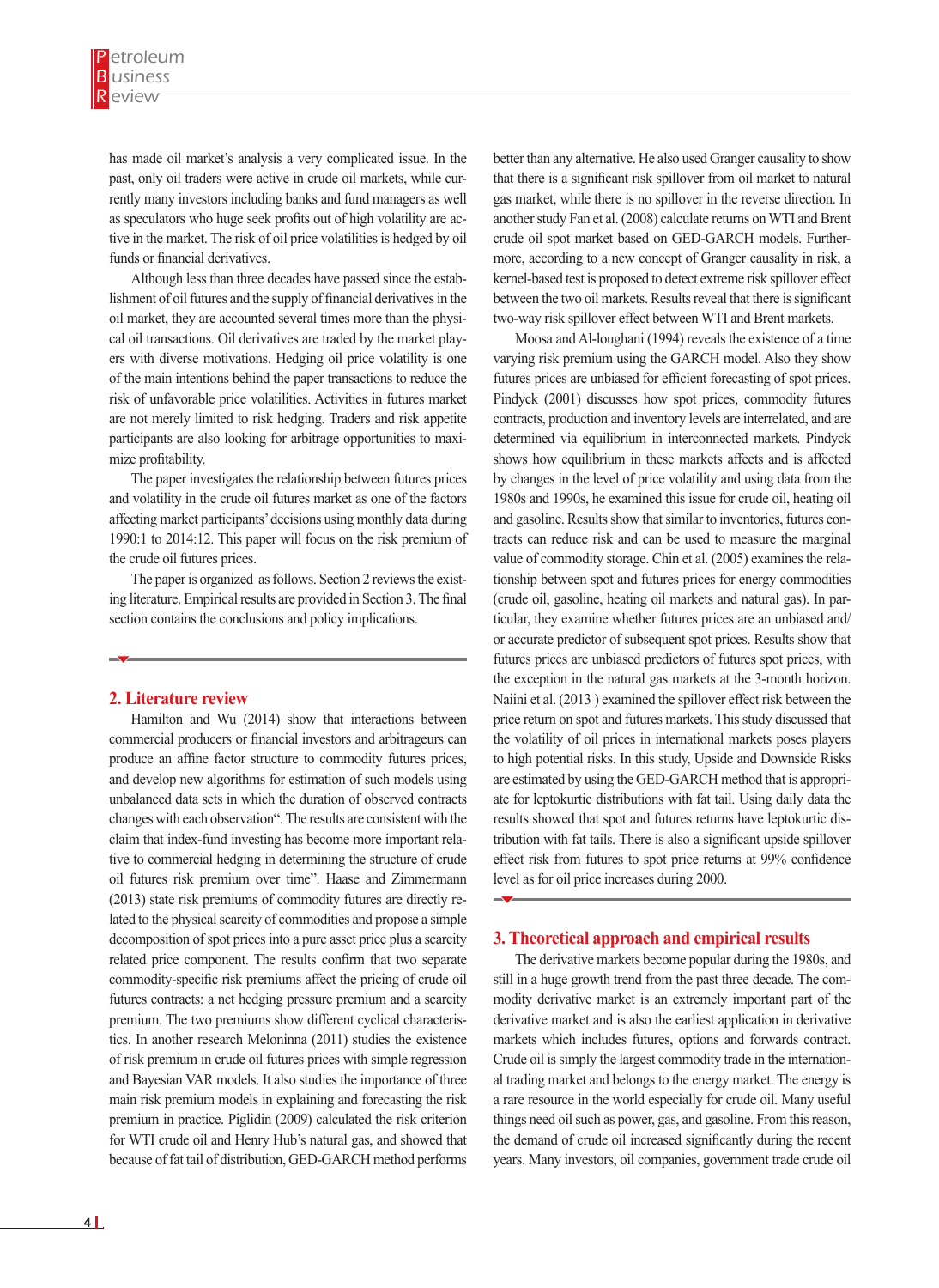in the market (Liao, 2013).

If futures prices are not equal or close to the expected Spot price, traders will speculate. The speculators will profit by selling  $F_{\text{max}} \approx F_{\text{max}}[S_{\text{max}}]$ futures and purchasing commodity next month and delivering it to buyers of futures contracts. The success of this strategy depends on the realization of traders' forecasting of the futures spot price. In contrast, if futures prices are lower than the expected futures price on the Spot market, speculators will buy futures and gain profits from receiving the commodity at maturity date and selling it at spot price. Therefore, the presence of speculators in the market will cause futures prices to be approximately equal to the expected futures price on the Spot market, because as significant differences between the futures price and the expected futures price on the Spot market will provide great opportunities for speculators.

In other words, as delivery period is approached, the futures price converges to the spot price. If the futures price is below the spot price prior to the delivery period, then traders expect the futures price to fall, but if futures prices are above the expected price

| <b>Table 1: Unit-root tests of Augented Dickey-Fuller (ADF)</b> |                |             |                        |          |              |  |  |
|-----------------------------------------------------------------|----------------|-------------|------------------------|----------|--------------|--|--|
| <b>Variable</b>                                                 | <b>P-value</b> | t-statistic | <b>Critical values</b> |          |              |  |  |
|                                                                 |                |             | $1\%$ level            | 5% level | $10\%$ level |  |  |
| F <sub>1</sub>                                                  | 0.01           | $-3.93$     | $-3.98$                | $-3.42$  | $-3.13$      |  |  |
| F <sub>2</sub>                                                  | 0.04           | $-3.48$     | $-3.98$                | $-3.42$  | $-3.13$      |  |  |
| F <sub>3</sub>                                                  | 0.04           | $-3.43$     | $-3.98$                | $-3.42$  | $-3.13$      |  |  |
| Srp1                                                            | 0.00           | $-10.43$    | $-3.98$                | $-3.42$  | $-3.13$      |  |  |
| Srp2                                                            | 0.00           | $-9.94$     | $-3.98$                | $-3.42$  | $-3.13$      |  |  |
| Srp3                                                            | 0.00           | $-8.56$     | $-3.98$                | $-3.42$  | $-3.13$      |  |  |

**Table 2: Results of ARMA(1,1) estimation with as sumption of normal distribution for Srp1**

| <b>Variable</b> | <b>Coefficient</b>                  | <b>Standard</b><br>error | t-statistic | <b>P-value</b> |
|-----------------|-------------------------------------|--------------------------|-------------|----------------|
| AR(1)           | 0.71                                | 0.07                     | 9.17        | 0.00           |
| MA(1)           | $-0.31$                             | 0.10                     | $-2.97$     | 0.00           |
|                 | Akaike Information Criterion (AIC)  |                          | $-0.82$     |                |
|                 | Schwarz Information Criterion (SIC) |                          |             | $-0.80$        |

**Table 3: Results of ARMA(2,1) estima tion with assumption of normal distri**

| <b>Variable</b> | <b>Coefficient</b>                  | <b>Standard</b><br>error | t-statistic | <b>P-value</b> |
|-----------------|-------------------------------------|--------------------------|-------------|----------------|
| AR(1)           | 0.32                                | 0.06                     | 5,15        | 0.00           |
| MA(1)           | 0.45                                | 0.05                     | 8.04        | 0.00           |
|                 | Akaike Information Criterion (AIC)  | 4.26                     |             |                |
|                 | Schwarz Information Criterion (SIC) | 4 2 9                    |             |                |

on the Spot market, traders expect that futures price will tend to ot equal or close to the expected Spot rise. This issue can be expressed in the form of equation (1).

price on the Spot market will provide great opportunities for speculators.

$$
F_{0,T} \approx E_0[S_T] \tag{1}
$$

the maturity date of futures contracts. This relation is approximate Where  $F_{0,T}$  is the futures price at maturity date, which is reported due to the existence of transaction cost and the difference in risk<br>aversion degrees at the current time  $(t=0)$  and E0[ST] is the expected futures price in spot market which is formed at the current time. Equation (1) shows that futures price is very close to the spot price expecting at aversion degrees.

The transaction costs will not make futures prices equal to the expected futures price on the Spot market, because transaction costs will eventually be added to the cost of purchasing the commodity in the futures contract.

In analyzing the role of risk aversion, traders in the futures market can be divided into two groups: risk hedger and speculators. Although many risk hedgers engage in speculative activities, and many speculators engage in risk-hedging, risk hedger are those who enter the market with the knowledge of the defined risk of a given commodity but speculators enter the market with risk aversion and looking for great profitable opportunities. Traders who are risk averse accept that the expected benefit from their risk exposure is greater than or equal to its loss. Most traders are risk averse in financial markets, so they are looking for a situation

| Table 4: Results of ARMA(1,1) estimation with as sumption of<br>normal distribution for Srp3 |                    |                          |             |                |  |  |
|----------------------------------------------------------------------------------------------|--------------------|--------------------------|-------------|----------------|--|--|
| <b>Variable</b>                                                                              | <b>Coefficient</b> | <b>Standard</b><br>error | t-statistic | <b>P-value</b> |  |  |
| AR(1)                                                                                        | 0.56               | 0.06                     | 9 1 5       | 0.00           |  |  |
| MA(1)                                                                                        | 0.41               | 0.06                     | 6.05        | 0.00           |  |  |
| Akaike Information Criterion (AIC)<br>4.75                                                   |                    |                          |             |                |  |  |
| Schwarz Information Criterion (SIC)<br>4.77                                                  |                    |                          |             |                |  |  |

**Table 5: Results of GARCH(1,1) estimation with assumption of** 

| symmetric distribution for Srp1 |                                    |                          |             |                |  |  |
|---------------------------------|------------------------------------|--------------------------|-------------|----------------|--|--|
| <b>Variable</b>                 | <b>Coefficient</b>                 | <b>Standard</b><br>error | t-statistic | <b>P-value</b> |  |  |
| AR(1)                           | 0.72                               | 0.19                     | 6.88        | 0.00           |  |  |
| MA(1)                           | $-0.26$                            | 0.13                     | $-1.97$     | 0.05           |  |  |
|                                 | <b>Variance equation</b>           |                          |             |                |  |  |
| <b>Variable</b>                 | <b>Coefficient</b>                 | <b>Standard</b><br>error | t-statistic | <b>P-value</b> |  |  |
|                                 |                                    |                          |             |                |  |  |
| C                               | 0.00                               | 0.00                     | 6.52        | 0.00           |  |  |
| $RESID(-1)^2$                   | 0.71                               | 0.10                     | 6.59        | 0.00           |  |  |
| $GARCH(-1)$                     | $-0.36$                            | 0.05                     | 6.73        | 0.00           |  |  |
|                                 | Akaike Information Criterion (AIC) |                          |             | $-1.16$        |  |  |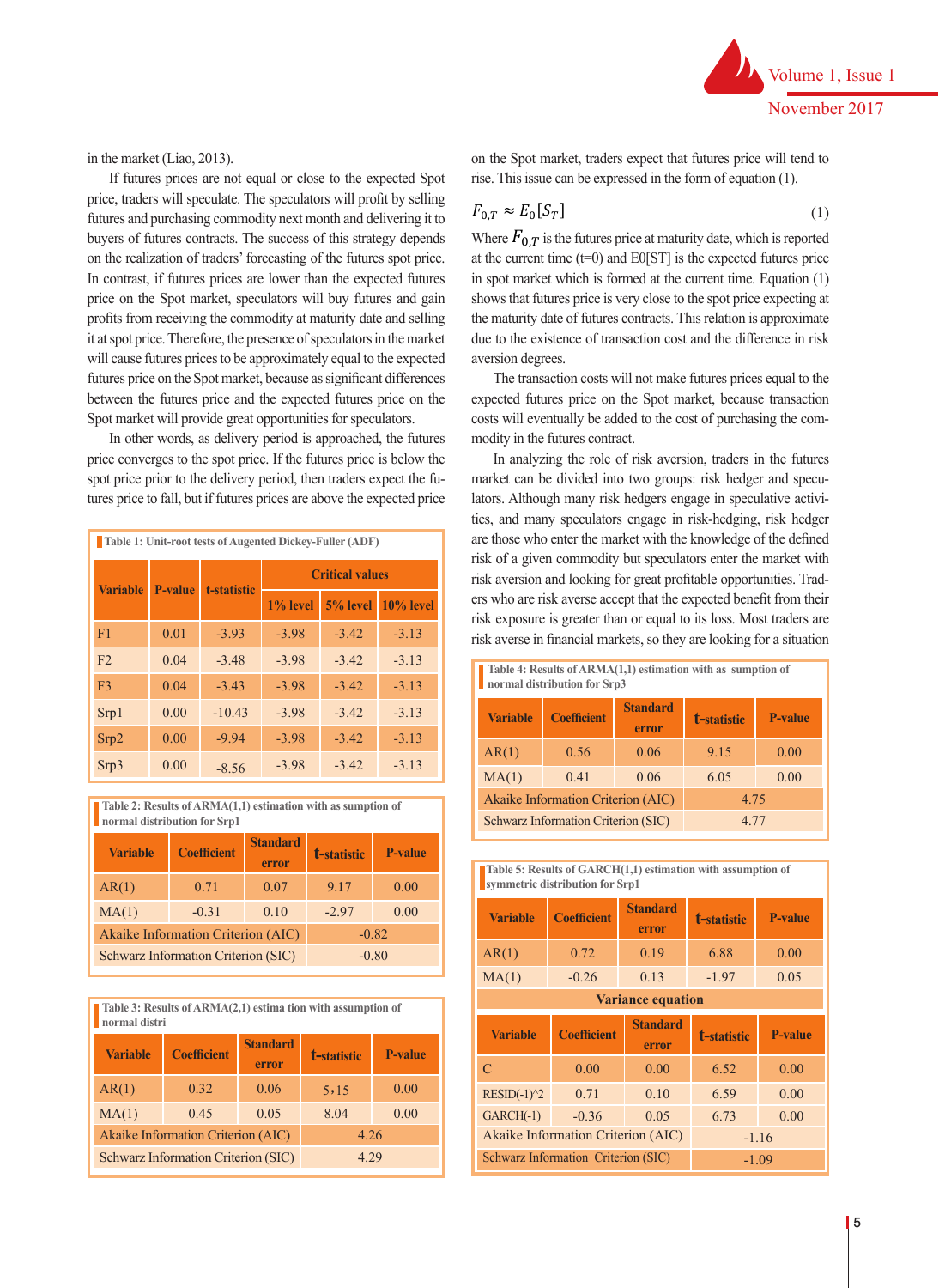where their exposure to risk is sufficiently offset. Hence, the activ-<br>Where var srpt is risk premium vo ity of speculators in futures markets is profitable when there is a tracts with maturity date at time t and Ft real change in futures prices. This issue has long been of interest to (WTI) in NYMEX futures market with economists. Keynes (1930) and Hicks (1939) concluded that spec-<br>BRP1, SRP2 and SRP3 stand for ris ulators would not trade futures unless their expected profits were<br>and 3-month and 3-month maturi mators would not trade futures unless their expected profits were the 2-month and 3-month maturities futures<br>positive. On the contrary, risk hedgers are willing to accept losses Nelson and Plosser (1982) argue t in risk hedging strategies because they benefit from risk reduction. nomic time series typically have a unit Where their exposure to risk is sufficiently offset. Hence, the futures matches in the future of the future into two groups: risk hedger and speculators. Although many risk hedgers engage in speculative activities, and and activities, and and and and activities, and and activities, and activities, and activities, and activities, and activities, knowledge of the defined risk of a given commodity but speculators enter the market with risk where then exposure to risk is sufficiently offset. Trenet, the active which was re-

The literature on risk premiums in commodities prices dates differences the null hypothesis of nons back to the theory of Normal Backwardation, introduced by most of the variables. Unit r Keynes (1930), which compares futures prices to expected futures the stationarity of a spites (1990), which computes intensity to expected ratales the stationary of a time series occurs<br>spot prices. This theory is based on difference between the current invalidates many standard empirical res futures prices. This diverse is eased on directed between the earlier invariances many standard empirical rest<br>futures price maturing at time T and the current spot price. Thus, cial treatment. Granger and Newbold (1) the risk premium is defined as the difference between the expected lation that the F-statistic calculated from futures spot price at T and the current futures price for maturity T:<br>the nonstationary time-series data does (2)  $F_{t,T} - S_t = [E_t(S_T) - S_t] - \pi_{t,T}$  (2) distribution. This nonstandar spot prices. This theory is based on difference between the current invalidates ma because the period risk reduction.

where  $F_{t,T}$  is the futures price at t for a futures contract expir-<br>Thus the signi ing at T,  $S_t$  is the spot price at time t, and where the basis differ-<br>ous result is obtained. ence is divided into the difference between the expected spot price termined by testing the presence of unit premium can be defined:  $\pi_{t,T}$ ). According to equation (2), the risk premium can be defined: the Dickey and Fuller (1981) tests. If a<br>  $\pi = E$   $E$  (S) at T  $(E_t(S_T))$  and the current spot price, and a risk premium (Non-stationarity or the presence of a u expected future spot price at *T* and the current futures price for maturity *T*:  $\mathbb{R}^n$  ward shift un where  $F_{t,T}$  is the futures price at t for a futures contract expire Thus the  $-\pi$   $-F$   $F$   $\left(\frac{S}{T}\right)$   $\qquad \qquad$  non-stational (3)  $\ddot{\theta}$  =  $\ddot{\theta}$   $\ddot{\theta}$   $\ddot{\theta}$   $\ddot{\theta}$   $\ddot{\theta}$   $\ddot{\theta}$   $\ddot{\theta}$   $\ddot{\theta}$   $\ddot{\theta}$   $\ddot{\theta}$   $\ddot{\theta}$   $\ddot{\theta}$   $\ddot{\theta}$   $\ddot{\theta}$   $\ddot{\theta}$   $\ddot{\theta}$   $\ddot{\theta}$   $\ddot{\theta}$   $\ddot{\theta}$   $\ddot{\theta}$   $\ddot{\theta}$   $\ddot{\theta}$   $\ddot{\theta}$   $\dd$  $F_{t_1}$  is the futures price at time  $t_1$  and  $t_2$  for a future contract expiring at  $T$ ,  $S_t$  is the spot price at time t, and where the basis difference our result is c and is divided into the difference between the expected spot price  $\frac{1}{2}$  termined by t

$$
-\pi_{t,T} = F_{t,T} - E_t(S_T)
$$
 (3) non-stationary, a th  
the variable can be

Which is the definition used in this paper as well. When the model estimation. risk premium can be studied after time T, we will talk of the ex<br>Results of AD post risk premium. In its earliest form, the theory of Normal back-<br>The null hypothesis of a unit root can be expected futures spot prices have to rise over time to compensate ables are stationary. The optimal lag in storage holders for the costs of storage. Cally selected based on the S wardation asserts that in order to induce storage, futures price and variables. The results in Table 1 unanime

premium volatilities and futures prices:<br>
Results show that these costs of the relation is used to evaluate the relation is used to evaluate the costs of storage. This paper investigates the effect of crude oil future risk premium volatilities in the NYMEX futures market. The fol-<br>risk premium volatilities in the NYMEX futures market. The following equation is used to evaluate the relationship between risk as shown in Table 2, 3, and 4. Example holders for the costs of storage.<br>This paper investigates the effect of crude oil futures prices on Considering premium volatilities and futures prices. premium volatilities and futures prices:

$$
var s r pt = a_t + \beta_t F_t + u_t
$$

4 4 4 premium volatilities and futures prices: NYMEX futures market. The following equation is used to evaluate the relationship between risk Where *var srpt* is risk premium volatilities for future contracts with maturity date at time t and *Ft* is a crude oil futures price (WTI) in NYMEX futures market with maturity date at time t. SRP1, SRP2 and SRP3 stand for risk premium for 1-month, 2-month and 3-month maturities futures The Augmented Dickey-Fuller (ADF) test including intercept and trend shows that all variables used in the model are stationary at the level (Table 1). Table 1: Unit-root tests of Augmented Dickey-Fuller (ADF) Critical values Variable P-value t-statistic 1% level 5% level 10% level F1 ٠٫٠١ - ٣٫٩١ - ٣٫٩٨ - ٣٫٤٢ - ٣٫١٣ F2 ٠٫٠٤ - ٣٫٤٨ - ٣٫٩٨ - ٣٫٤٢ - ٣٫١٣ F3 ٠٫٠٤ - ٣٫٤٣ - ٣٫٩٨ - ٣٫٤٢ - ٣٫١٣ Srp1 ٠٫٠٠ - ١٠٫٤٣ - ٣٫٩٨ - ٣٫٤٢ - ٣٫١٣ Srp2 ٠٫٠٠ - ٩٫٩٤ - ٣٫٩٨ - ٣٫٤٢ - ٣٫١٣ **Table 6: Results of GARCH(2,2) estimation with assumption of symmetric distribution for Srp2 t-statistic P-value Standard error Variable Coefficient** AR(1) 0.20 0.06 2.89 0.00 MA(1) 0.44 0.06 6.83 0.00 **Variance equation t-statistic P-value Standard error Variable Coefficient** C 0.01 0.01 0.99 0.31 RESID(-1)^2 0.18 0.05 3.35 0.00 GARCH(-1) 0.83 0.04 20.31 0.00 Akaike Information Criterion (AIC) 3.65 Schwarz Informa tion Cri terion (SIC) 3.71

Where var srpt is risk premium volatilities for futures contracts with maturity date at time t and Ft is a crude oil futures price (WTI) in NYMEX futures market with maturity date at time t. SRP1, SRP2 and SRP3 stand for risk premium for 1-month, 2-month and 3-month maturities futures contracts respectively.

Nelson and Plosser (1982) argue that almost all macroeconomic time series typically have a unit root. Thus, by taking first differences the null hypothesis of nonstationarity is rejected for most of the variables. Unit root tests are important in examining the stationarity of a time series because nonstationary regressors invalidates many standard empirical results and thus requires special treatment. Granger and Newbold (1974) have found by simulation that the F-statistic calculated from the regression involving the nonstationary time-series data does not follow the Standard distribution. This nonstandard distribution has a substantial rightward shift under the null hypothesis of no causality.

 $-\pi_{t,T} = F_{t,T} - E_t(S_T)$  (3) and the risk price, a filtering mechanism such as the first difference of Thus the significance of the test is overstated and a spurious result is obtained. The presence of a stochastic trend is determined by testing the presence of unit roots in time series data. Non-stationarity or the presence of a unit root can be tested using the Dickey and Fuller (1981) tests. If a time-series is found to be the variable can be employed to induce stationarity for univariate model estimation.

> Results of ADF test for stationarity are reported in Table 1. The null hypothesis of a unit root can be rejected in the level of the variables. The results in Table 1 unanimously confirm that all variables are stationary. The optimal lag in the ADF test is automatically selected based on the Schwarz Info Criterion (SIC).

> Considering the stationarity of the time series, the Box-Jenkins method is used to choose the best right  $ARMA(p,q)$  models as shown in Table 2, 3, and 4. ,

> Results show that these coefficients are statistically significant at the 5 per cent level. The ARCH-test was also performed before an estimation of the GARCH model. The values of Ljung-Box-

| Table 7: Results of GARCH(2,2) estimation with assumption of<br>symmetric distribution for Srp3 |                          |                                    |  |                          |             |                    |         |
|-------------------------------------------------------------------------------------------------|--------------------------|------------------------------------|--|--------------------------|-------------|--------------------|---------|
| <b>Variable</b>                                                                                 |                          | <b>Coefficient</b>                 |  | <b>Standard</b><br>error | t-statistic |                    | P-value |
| AR(1)                                                                                           |                          | 0.42                               |  | 0.06                     | 6.16        |                    | 0.00    |
| MA(1)                                                                                           | 0.57                     |                                    |  | 0.06                     | 9.16        |                    | 0.00    |
|                                                                                                 | <b>Variance equation</b> |                                    |  |                          |             |                    |         |
| <b>Variable</b>                                                                                 |                          | <b>Coefficient</b>                 |  | <b>Standard</b><br>error |             | <b>t-statistic</b> | P-value |
| $\mathcal{C}$                                                                                   | 0.02                     |                                    |  | 0.01                     |             | 1.22               | 0.22    |
|                                                                                                 | $RESID(-1)^2$<br>0.15    |                                    |  |                          |             |                    |         |
|                                                                                                 |                          |                                    |  | 0.04                     |             | 3.29               | 0.00    |
| $GARCH(-1)$                                                                                     |                          | 0.85                               |  | 0.04                     |             | 20.20              | 0.00    |
|                                                                                                 |                          | Akaike Information Criterion (AIC) |  |                          |             |                    | 4.06    |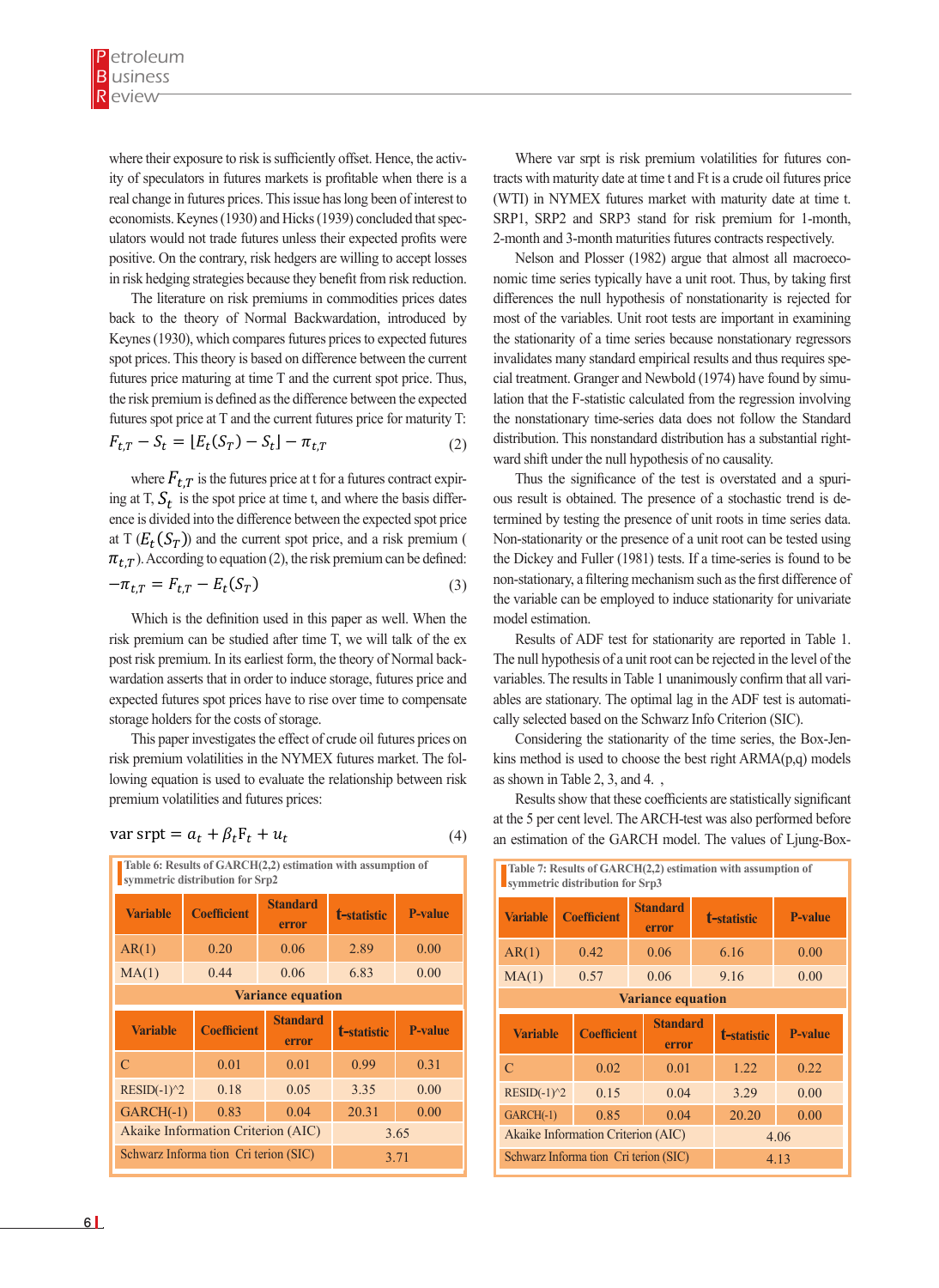Pierce portmanteau tests for the first ten and twenty order serial correlations in the squared intraday returns respectively. The value for the all of coefficient are statistically significant at a 5% level and indicate a strong persistence for intraday volatility and existence of ARCH effect.

Because the mostly of time series in which the error terms have non-constant variance we use GARCH model. GARCH processes differ from homoskedastic models, which assume constant volatility and are used in basic ordinary least squares (OLS) analysis. GARCH processes, being autoregressive, depend on past squared observations and past variances to model for current variance. The GARCH model is used to consider the conditional variance of residuals in ARMA models. the  $ARMA(1,1) - GARCH(1,1)$ models has statistically the best results based on the t-student's distribution and AIC and SIC criteria. The analysis of Durbin-Watson statistic and LM test in all of the above models showed that there is no auto-correlation in their disturbance terms. Thorough statisti-

| Table 8: Results of final model for Srp1 |                                     |                          |              |         |  |  |
|------------------------------------------|-------------------------------------|--------------------------|--------------|---------|--|--|
| <b>Variable</b>                          | <b>Coefficient</b>                  | <b>Standard</b><br>error | t-sta tistic | P-value |  |  |
| $\mathcal{C}$                            | 0.0020                              | 0.0087                   | 0.2346       | 0.81    |  |  |
| F <sub>1</sub>                           | 0.0005                              | 0.0001                   | 3.2394       | 0.00    |  |  |
|                                          | <b>F-statistic</b>                  | 0.00                     |              |         |  |  |
|                                          | Akaike information criterion (AIC)  | $-2.08$                  |              |         |  |  |
|                                          | Schwarz information criterion (SIC) | $-2.05$                  |              |         |  |  |
| Durbin-Watson (DW)                       |                                     |                          | 1.58         |         |  |  |

**t-sta tistic P-value Standard EXECUTER EXECUTE: EXECUTER COEfficient error** C  $-2.00$   $0.91$   $-2.18$   $0.02$ F1 0.13 0.01 8.16 0.00 **F-statistic** 0.00 Akaike information criterion (AIC)  $7.21$ Schwarz information criterion (SIC) 7.23 Durbin-Watson (DW) 2.05

**Table 9: Results of final model for Srp2**

**Table 10: Results of final model for Srp3**

| <b>Variable</b>    | <b>Coefficient</b>                  | <b>Standard</b><br>error | t-sta tistic | <b>P-value</b> |
|--------------------|-------------------------------------|--------------------------|--------------|----------------|
| C                  | $-3.88$                             | 1.34                     | $-2.89$      | 0.00           |
| F <sub>1</sub>     | 0.22                                | 0.02                     | 9.65         | 0.00           |
|                    | <b>F</b> -statistic                 | 0.00                     |              |                |
|                    | Akaike information criterion (AIC)  | 7.98                     |              |                |
|                    | Schwarz information criterion (SIC) | 8.01                     |              |                |
| Durbin-Watson (DW) |                                     | 1.79                     |              |                |

cal analysis using DW and LM tests showed no auto-correlation in ARCH models, as Ljung-Box Q-test and the Mcleod-Lee tests rejected correlation of disturbance terms with their squared values. Finally the  $GARCH(1,1)$  for the risk premium of 1-month futures contracts and the GARCH(1,1) for the risk premium of 2-month futures contract and the  $GARCH(1,1)$  for risk premium of 3-month futures contract assuming a normal distribution for the risk premium variable was adopted as the best final models for calculation of the risk premium.

We start to model the conditional volatility as being a  $GARCH(1,1)$  process. A  $GARCH(1,1)$  specification would be enough since it has been shown to be a parsimonious representation of conditional variance that adequately fits many high-frequency time series (Bollerslev (1987) and Engle (1993)). As the results in Table 5 indicate that the return series exhibit statistically significant correlation in the first lag, an  $AR(1)$  and  $MA(1)$  structure is fitted on the Srp1. Results show that these coefficients are statistically significant at the 5 per cent level. Results verified that including Srp1 as an additional variable in the conditional variance equation leads to a very significant decrease in the autoregressive coefficient of the variance equation, i.e.,  $\alpha + \beta$  of the GARCH process, to close to one.

Table 8, 9, and 10 provide the estimation for the relationship between the risk premium volatilities 1-month, 2-month and 3-month maturities, which obtained in the previous step, and the crude oil futures price by OLS method.

We estimate three alternative model of volatility – one with contemporaneous Srp and the other with futures price. In addition, as discussed in the previous section, we also used futures crude oil pieces as explainable variable in model. The results are selfexplanatory showing a direct impact from crude oil futures price on risk premium volatilities for 1 to 3 months maturities. From above discussions and analyses, the risk premium plays an important role for the derivative markets, especially for futures markets. Investors can figure out the risk and decide whether to invest in the futures market depending on their risk tolerance.

## **4. Conclusion**

The effect of crude oil futures price on risk premium volatilities in NYMEX crude oil futures market was examined through ARCH and GARCH models. The effect of crude oil futures price on risk premium volatilities is investigated in futures contracts with a maturity of 1-month, 2-month and 3-month over the years 1990-2014. We used unit root test to show that research variables are stationary at the level. The final model estimation showed a direct relationship between risk premium volatilities for futures contracts of 1-month to 3-month with pertinent futures oil prices. Based on the estimations by changing a unit in 1-month, 2-month and 3-month futures prices, the